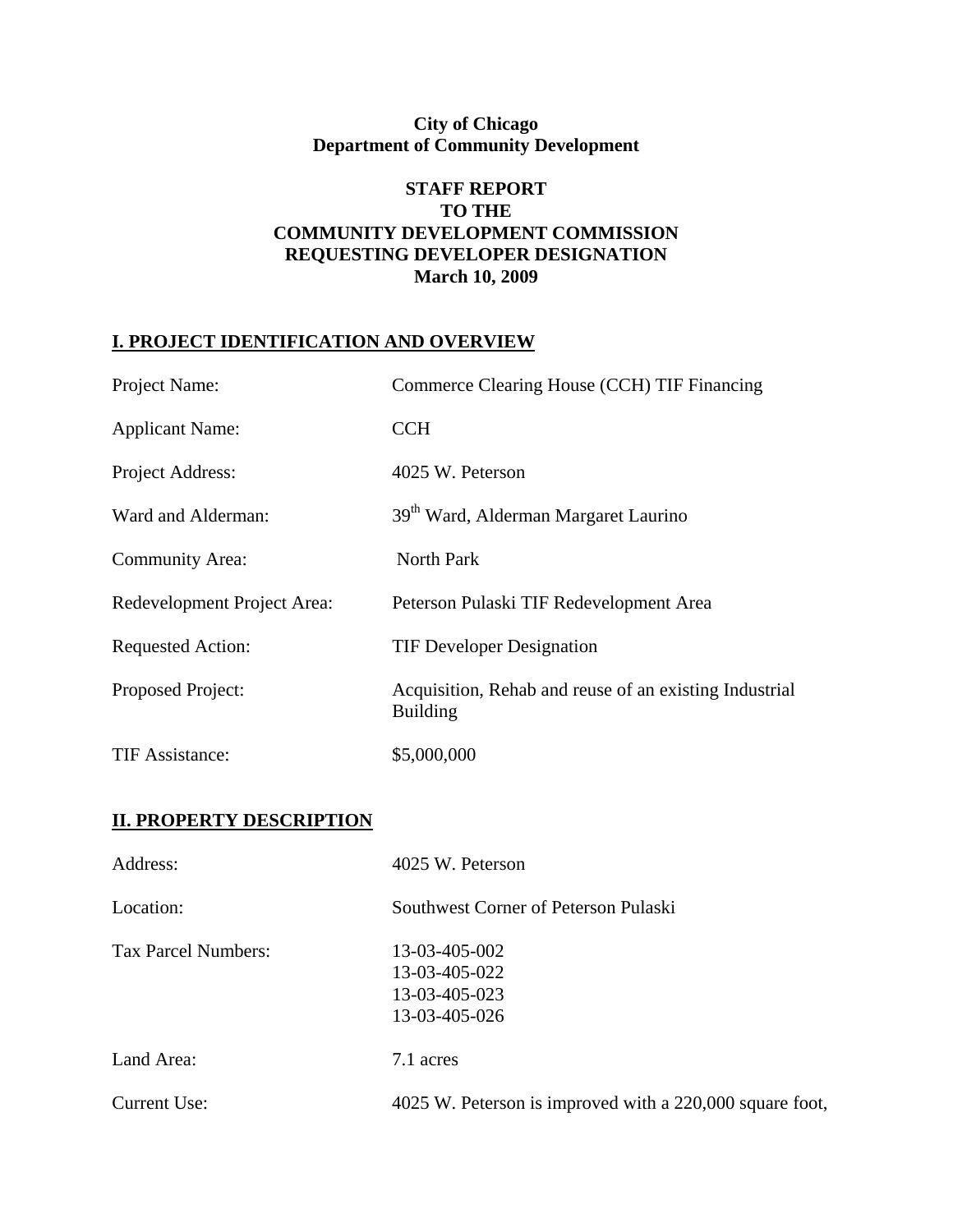|                                                                                                                                   | two-story, masonry building. The building was constructed<br>in 1954. The property includes two paved, accessory<br>parking lots.                                                                                                                                                                                                                                                                                                                                                                         |
|-----------------------------------------------------------------------------------------------------------------------------------|-----------------------------------------------------------------------------------------------------------------------------------------------------------------------------------------------------------------------------------------------------------------------------------------------------------------------------------------------------------------------------------------------------------------------------------------------------------------------------------------------------------|
|                                                                                                                                   | CCH occupies the property. They operate their<br>manufacturing and maintain offices at this site with 460<br>employees. Their headquarters is in Riverwoods Illinois.<br>Although they are operating in the property it is antiquated<br>and requires significant modernization. No major<br>renovations have been made on the property since 1954. In<br>addition to the need to upgrading building systems the<br>interior is not laid out in a manner conducive to a<br>contemporary work environment. |
|                                                                                                                                   | Although the property is not historically significant, it is a<br>prominent building at the Peterson Pulaski intersection and<br>is the first impression people have of the Peterson Pulaski<br><b>Industrial Corridor.</b>                                                                                                                                                                                                                                                                               |
| <b>Current Zoning:</b>                                                                                                            | $M2-1$                                                                                                                                                                                                                                                                                                                                                                                                                                                                                                    |
| Proposed Zoning:                                                                                                                  | CCH will operate under the existing zoning M2-1.                                                                                                                                                                                                                                                                                                                                                                                                                                                          |
| <b>Environmental Condition:</b>                                                                                                   | CCH had a phase I report completed for the property. The<br>property contains asbestos and the remediation is part of<br>the scope of work for the project.                                                                                                                                                                                                                                                                                                                                               |
| $\mathbf{H}$ $\mathbf{H}$ $\mathbf{H}$ $\mathbf{H}$ $\mathbf{H}$ $\mathbf{H}$ $\mathbf{H}$ $\mathbf{H}$ $\mathbf{H}$ $\mathbf{H}$ |                                                                                                                                                                                                                                                                                                                                                                                                                                                                                                           |

## **III. BACKGROUND**

CCH provides tax and business law information through the production of over 700 publications; in print and electronic format. They were established in 1912, the year the US Federal Income tax was created. In addition to their production which takes place at 4025 W. Peterson they have offices they have an office in Riverwoods Illinois, and an office on North LaSalle Street in downtown Chicago. In April 2008 they purchased the subject property they had leased and occupied.

The subject property is 7.1 acres and is improved with a 220,000 square foot, two-story property and includes two paved parking lots with 444 parking spaces. A private street, Thorndale, bisects CCH's property separating the two parking lots. There is an easement on Thorndale which requires the street remain and allowing access to other property within the Industrial Corridor.

Alderman Margaret Laurino, the Peterson Pulaski Business and Industrial Council and the former Department of Planning had been working with CCH for two years encouraging them to maintain their operations in the City of Chicago. It is important to the City to retain CCH's 460 jobs. 47% of the employees are City residents. It is also important to the City to preserve the Industrial Corridor to ensure that it remains an employment center long term.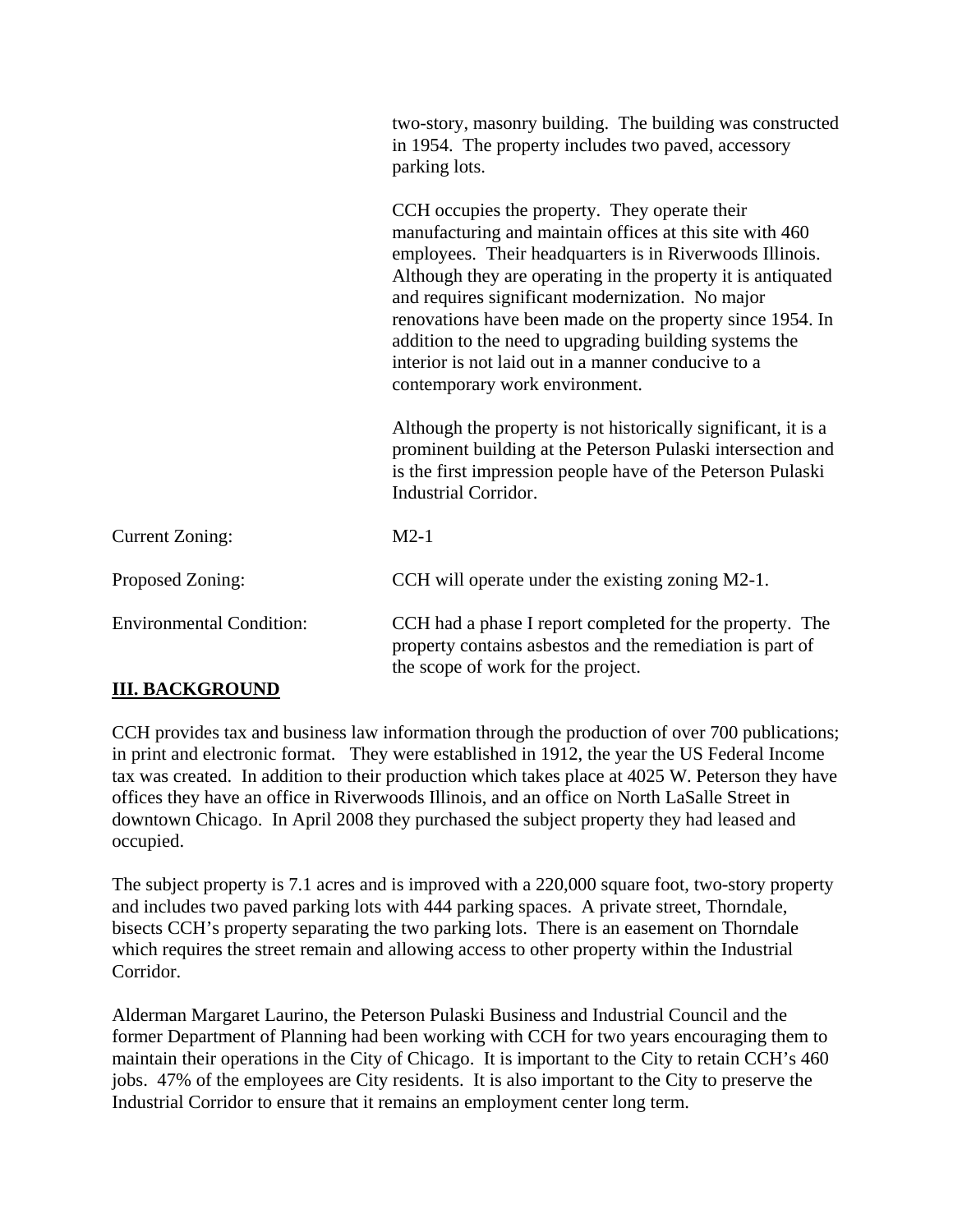The property is located on the southwest corner of Peterson Pulaski and is the gateway to the Peterson Pulaski Industrial Corridor. The boundaries are roughly Peterson, Pulaski, Bryn Mawr and Rogers. To the north of the property is primarily commercial property with some manufacturing. To the east of the property is institutional and open space. To the west of the property is commercial and residential.

## **IV. PROPOSED DEVELOPMENT TEAM**

**Development Entity:** CCH will be overseeing their renovation. They have hired the following consultants to assist them with their project.

**TIF Consultants:** Johnson Research Group, Chicago, Illinois Johnson Research Group has extensive experience working with the former Department of Planning and Development on TIF Feasibility Plans, TIF increment analysis' and consultants TIF applicants.

**Architect:** Thomas Kapusta, Chicago, Illinois

**Landscape Consultant**: Brickman, Mundelein, Illinois

**Roofing Consultant:** Van Doorn, Elk Grove, Illinois

### **V. PROPOSED PROJECT**

#### **Project Overview**:

CCH will renovate and modernize the 220,000 square foot property including interior building systems, warehouse, office, production spaces and interior. Renovations include:

- Roof repairs and installation of a LEED reflective roofing system
- Installation of sprinkler systems and fire doors
- Repairs to elevators, escalators, HVAC, loading docks
- Upgrade Electrical and Plumbing
- Upgrade business and IT systems, phone systems, data closet and network upgrade
- Asbestos abatement and re-insulation of building
- New windows, doors, transoms
- Installation of new generator
- Renovation will achieve LEED Certification
- Improvements to the surface parking lots bringing them in compliance with the landscape ordinance.

CCH will be the only occupant of the building. The renovation will take approximately one year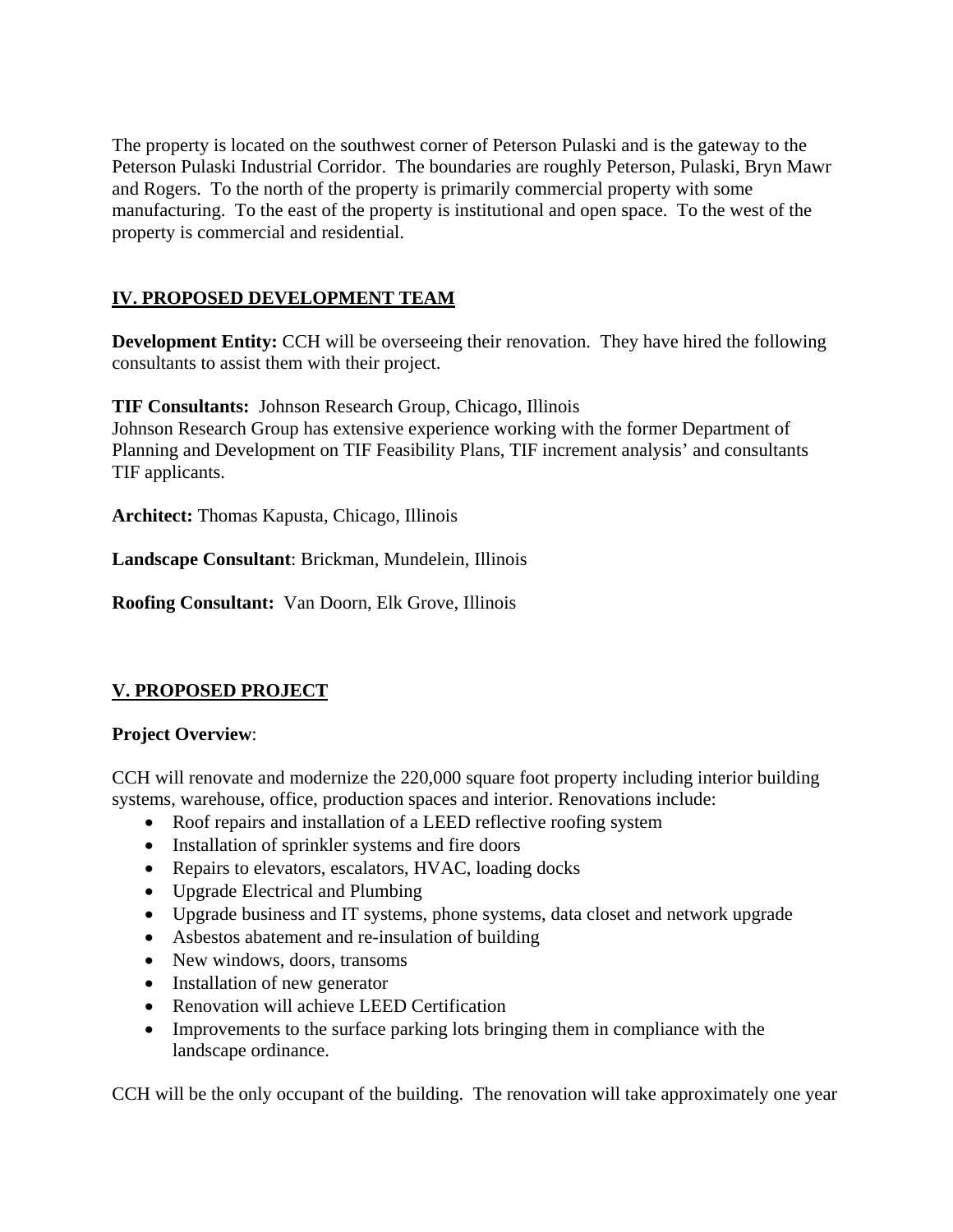and is projected to be completed in September 2010.

A site plan and elevation are provided as exhibits to this report.

**Environmental Features:** The CCH Redevelopment project will be consistent with the City's Sustainable Development Policy. CCH will achieve LEED certification.

#### **VI. FINANCIAL STRUCTURE**

**Sources** 

The Developer is financing this project entirely out of equity. The City, through its Department of Community Development (DCD), will reimburse Developer for TIF eligible land acquisition costs associated with the Project. The amount of TIF assistance is limited to the lesser of \$5,000,000, or, 23.5% of the actual certified cost of the Project. The TIF assistance will be provided in the form of a Note issued at project completion with annual payments funded from future annual increment within the entire Peterson/Pulaski TIF area. The TIF assistance is needed due to both the high cost of acquisition and the extensive cost to renovate an outdated industrial facility for use as a contemporary publishing operation.

| <b>Suurtes</b>                                        |                 |                    |
|-------------------------------------------------------|-----------------|--------------------|
| Corporate Equity                                      | \$21,253,113    |                    |
| <b>Total Sources</b><br>\$21,253,113                  |                 |                    |
| <b>Uses</b>                                           |                 | \$/sf of Building* |
| $($37.48$ per sf of land)<br>Acquisition              | \$13,000,000    | $$63.11$ psf       |
| Site Preparation                                      | 348,400<br>S    | $$1.69$ psf        |
| Hard Costs of Construction                            | \$<br>7,253,813 | $$35.21$ psf       |
| <b>Soft Costs</b>                                     |                 |                    |
| Architectural and Plans (2% of hard costs)            | \$<br>150,000   |                    |
| Civil Engineering and Plans (.6% of total costs)      | \$<br>125,000   |                    |
| General Legal, TIF & Accounting (.3% of total costs)  | \$<br>55,000    |                    |
| LEED Consultant (.1% of total costs)                  | \$<br>30,000    |                    |
| Development Consultant (.2% of total costs)           | \$<br>44,000    |                    |
| Permits and City Inspection Fee (.04% of total costs) | \$<br>10,000    |                    |
| Compliance Monitoring (.2% of total costs)            | \$<br>45,000    |                    |
| Project Management (.3% of total costs)               | \$<br>65,000    |                    |
| Signage (Building and District) (.4% of total costs)  | \$<br>75,000    |                    |
| Soft Cost Contingency (8% of soft costs)              | \$<br>51,900    |                    |
| Total Soft Costs (3% of total costs)                  | 650,900         | $3.16$ psf<br>\$   |
| <b>Total Uses</b>                                     | \$21,253,113    | $$103.17$ psf      |

\*Gross building area is 206,000 sq. ft.

### **VII. PUBLIC BENEFITS**

The proposed project will provide the following public benefits.

**Property Taxes:** The project will expand the tax base because the investment in the property will result in an increase in its assessed value.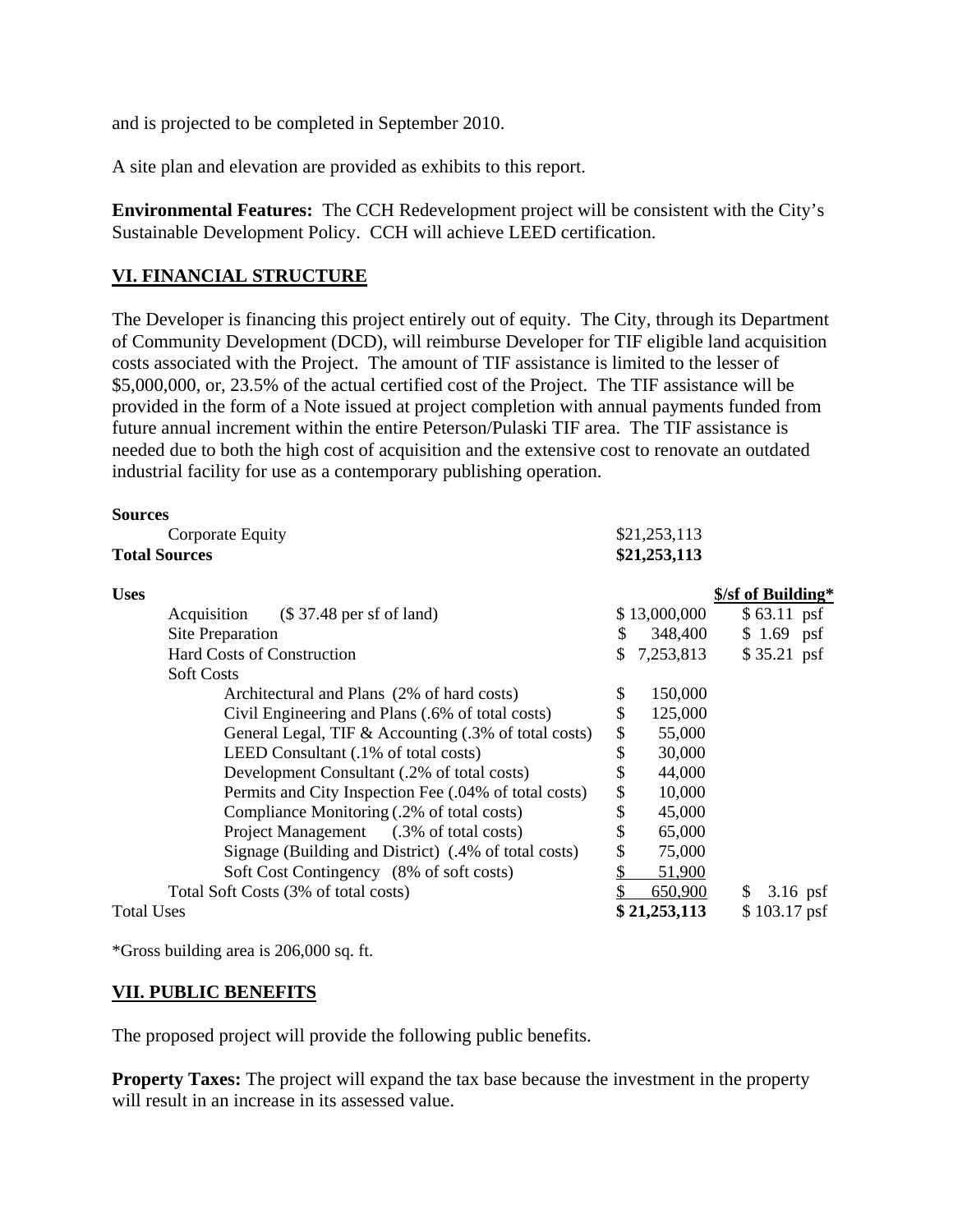**Environmental Features:** The CCH renovation will obtain LEED Certification. Some environmental features include energy efficient furnaces, water heaters, lighting and the installation of a LEED reflective roof.

**Permanent Jobs:** The project is estimated to retain 460 jobs and create an additional 40 permanent full time jobs within a year after project completion. The department's workforce development specialists will work with the developer on job training and placement.

**Construction Jobs:** The project will produce approximately 30 temporary full time construction jobs.

**Industrial Corridor Identifiers**: The Peterson Pulaski Business and Industrial Council (PPBIC) commissioned Land Design Collaborative (LDC) to develop a master landscape and signage plan for the Peterson Pulaski Industrial Corridor. PPBIC and LDC worked with the office of Alderman Laurino, The Chicago Department of Transportation and the former Department of Planning to establish the Plan in 2008 CCH has committed to paying for an identifier and its installation for the SW corner of Peterson and Pulaski. CDOT is currently developing the Industrial Corridor identifier.

**Affirmative Action:** The developer will comply with the requirements of Chicago's affirmative action ordinance, which requires contract participation of 24% by minority-owned business enterprises (MBEs) and 4% by woman-owned business enterprises (WBEs). The developer has provided notification of the proposed project, by certified mail, to several associations of minority and women contractors. A sample version of the letter and copies of the post office receipts for the certified letters are presented as exhibits to this report.

**City Residency:** The developer will comply with the requirements of Chicago's city residency ordinance, which requires that at least half of all construction-worker hours be filled by Chicago residents. The developer will also comply with the requirement that all construction jobs are paid the prevailing wage.

## **VIII. COMMUNITY SUPPORT**

Alderman Margaret Laurino endorses the project and has provided a letter of support (see exhibits for copy). The project was presented to the community at a Peterson Pulaski Business and Industrial Council meeting held on March 6, 2009. The public was invited to the presentation The PPBIC endorses the project. (See exhibits for copies of support letters).

### **IX. CONFORMANCE WITH REDEVELOPMENT AREA PLAN**

The proposed project is located in the Peterson Pulaski Tax Increment Financing Redevelopment Project Area. The proposed project will satisfy the following goals of the area's redevelopment plan:

- Retain and enhance the existing industrial business in the redevelopment area
- Create new job opportunities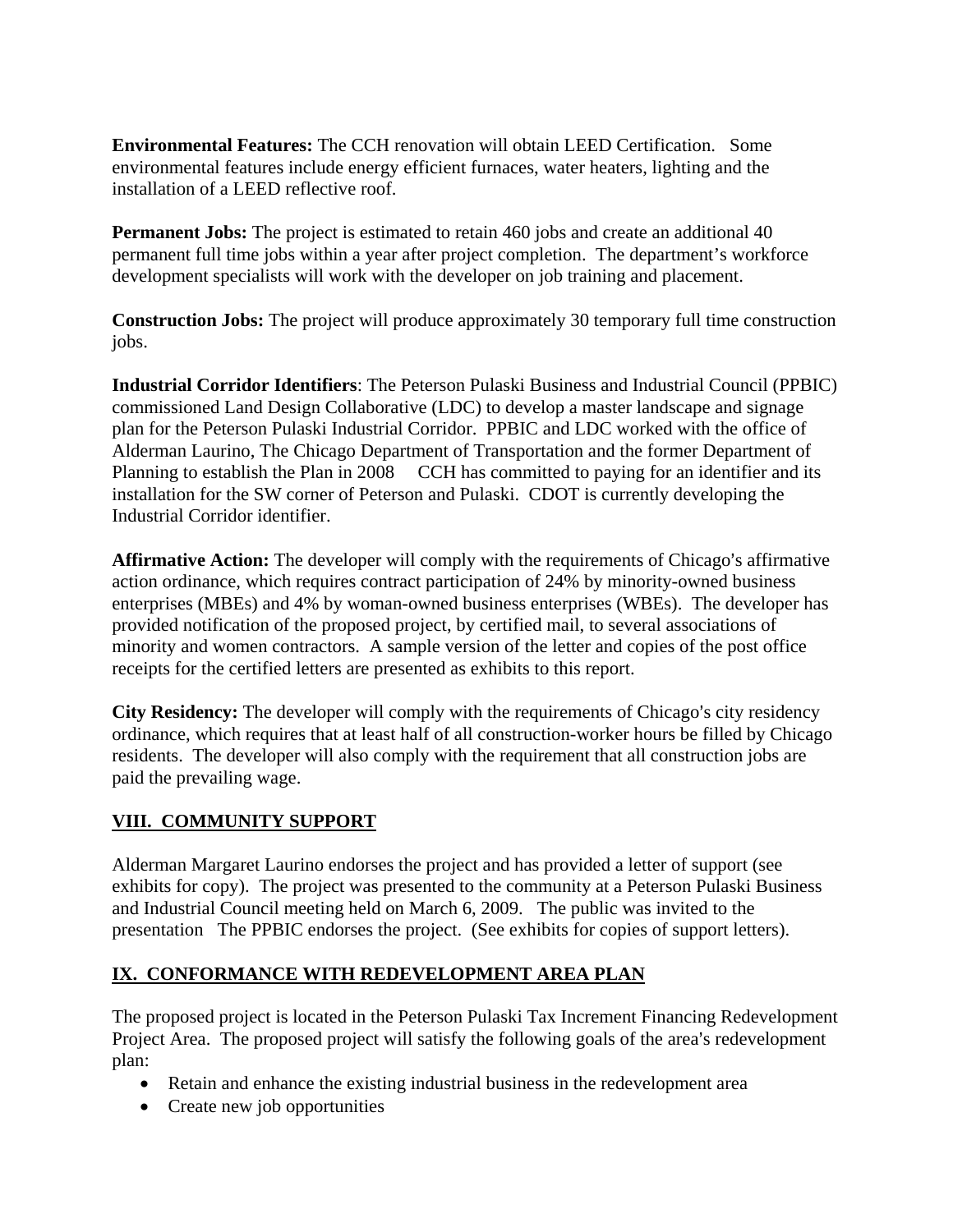• Facilitate business retention and rehabilitation of existing businesses.

One strategy for achieving these goals has been the implementation of a Small Business Improvement Fund (SBIF) program in the TIF Redevelopment Area. Supporting the CCH redevelopment project which contemplates the rehabilitation of an existing Industrial building is also in furtherance of these goals.

The CCH project is also consistent with the Urban Land Institute (ULI ) Technical Assistance Panel (TAP) which was completed in 2005 and the Peterson Pulaski Master Landscape and Signage Plan which was completed in 2008

Subsequent to the establishment of the TIF, the Urban Land Institute (ULI) conducted a TAP in the TIF Area. The TAP also recommended the City continue to support rehabilitation of existing industrial buildings. Further, the TAP recommended the City market the Industrial Corridor through landscaping and Signage.

The Peterson Pulaski Business and Industrial Council (PPBIC) commissioned Land Design Collaborative (LDC) to develop a master landscape and signage plan for the Peterson Pulaski Industrial Corridor. PPBIC and LDC worked with the office of Alderman Laurino, The Chicago Department of Transportation and the former Department of Planning to establish the Plan in 2008.

# **X. CONDITIONS OF ASSISTANCE**

If the proposed resolution is approved by the CDC, DCD will negotiate a redevelopment agreement with the developer. The redevelopment agreement will incorporate the parameters of the proposed project as described in this staff report.

It is DCD policy that no business will be conducted with a development entity whose any principal has outstanding municipal debts (such as unpaid parking tickets, unpaid water bills, unpaid business licenses, and others), is in arrears of child support payments, or who is a debtor in bankruptcy, a defendant in a legal action for deficient performance, a respondent in an administrative action for deficient performance, or a defendant in any criminal action.

Closing of the redevelopment agreement will not occur before the City Council has approved the agreement, the developer has obtained all necessary City approvals including zoning and building permits, and the developer has presented proof of financing. The redevelopment agreement will include a development timetable.

### **XI. RECOMMENDATION**

The Department of Community Development has thoroughly reviewed the proposed project, the qualifications of the development team, the financial structure of the project, its need for public assistance, its public benefits, and the project's conformance with the redevelopment area plan, and DCD recommends that the CDC recommend to the City Council the designation of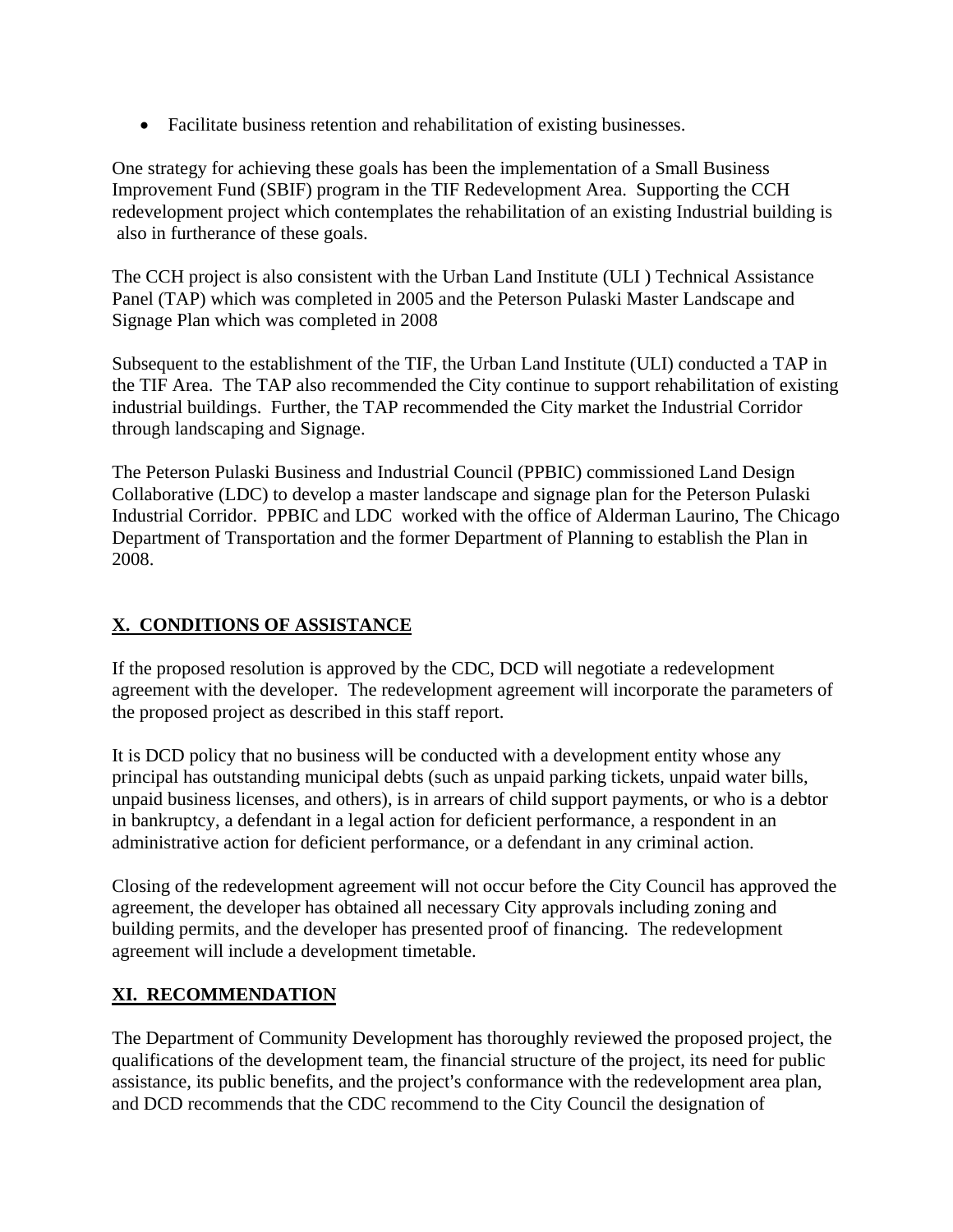Commerce Clearing Housing (CCH) as Developer for the rehabilitation and reuse of the property located at 4025 W. Peterson within the Peterson Pulaski TIF.